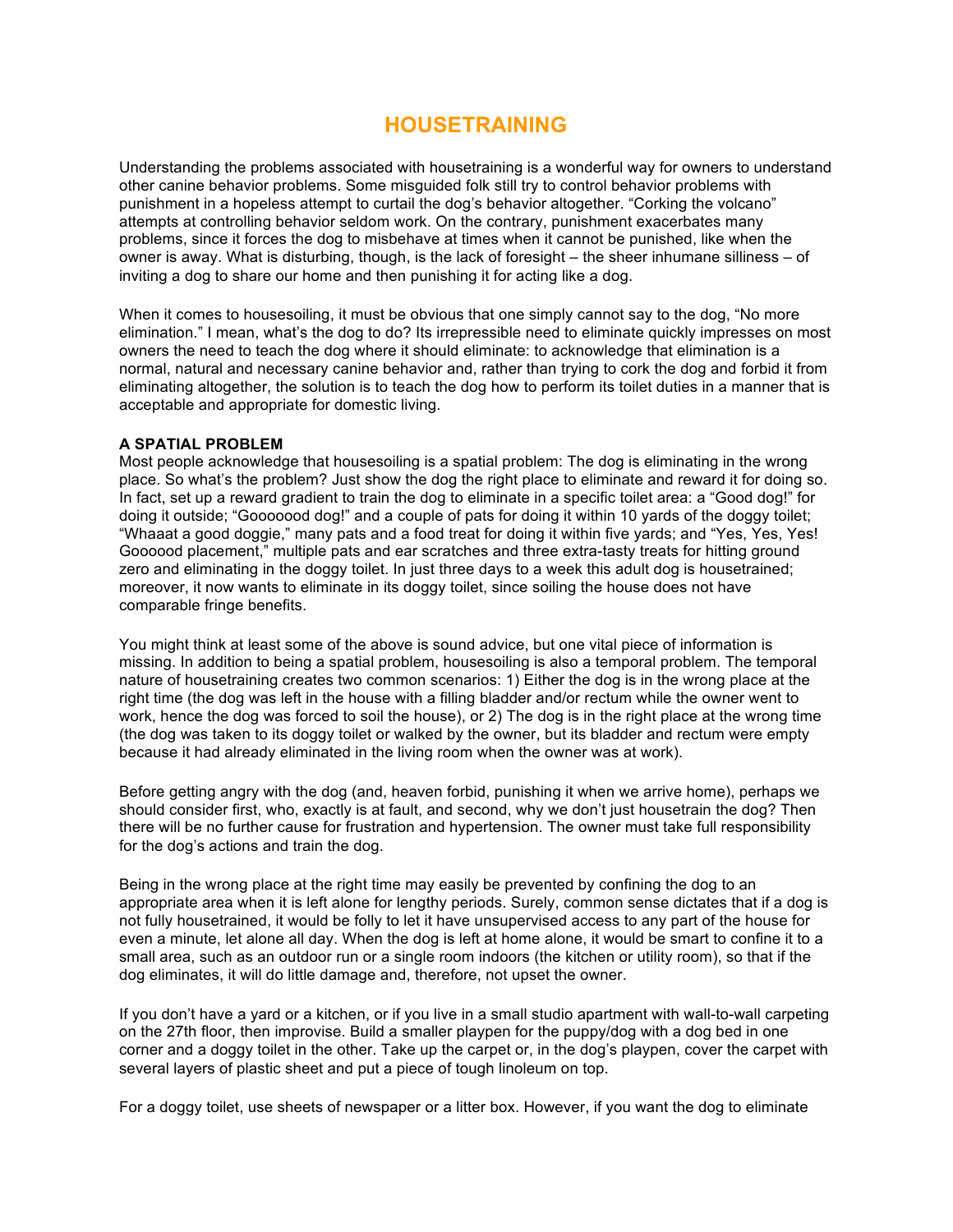outside eventually, it is helpful to use outside items like soil in the litter box or a couple of concrete pavement slabs – perhaps even a roll of turf. This is passive training: By the time the pup is old enough to be walked outdoors, it will have already developed a strong substrate preference for eliminating on concrete or soil.

## **CONFINEMENT, THEN RELIEF**

The primary purpose of long-term confinement is to confine the problem: The owner acknowledges the puppy/dog will probably need to eliminate sometime during the long period it is left alone, so it is best if feces and urine are deposited only in the doggy toilet of the long-term confinement area and not all over the house. (Obviously, a dog crate is not a suitable place to confine an unhousetrained dog for long periods of time, otherwise it will be forced to soil its own crate. Once the dog has developed the habit of crate-soiling, this messy problem will frequently recur and render the crate a useless housetraining tool.)

If the owner only knew when the dog wanted to relieve itself, housetraining would be a non-problem: The owner would simply show the dog the appropriate spot and praise and reward the dog for using it. Unfortunately, most owners cannot predict the dog's needs and, consequently, waste a lot of time walking empty dogs. What novice dog owners need is a foolproof, time-efficient, user-friendly means to predict when the dog wants to eliminate. Simple. Closely confining the dog to a small space just large enough for it to comfortably lie down strongly inhibits the dog from eliminating, because it does not want to soil its bed. However, during this period of confinement, both bladder and rectum progressively fill, making it highly likely the dog will want to eliminate immediately upon release from confinement. Since the owner chooses when to release the dog, the owner is choosing when the dog will eliminate.

To implement the housetraining program, confine the dog to a small area, for example a dog crate, basket or bed, and every hour on the hour, take it to its toilet area and give it three minutes to eliminate. If it does, praise it enthusiastically and maybe offer a couple of food treats into the bargain. Since the dog is now empty, it may be allowed to have the run of the house – as long as someone is still keeping an eye on it so it does not get into other mischief. If the dog does not eliminate during the allotted threeminute toilet break, no big deal, just put it back in the crate for another hour, and so on.

The purposes of short-term, close confinement and long-term confinement are quite different: Longterm confinement in the owner's absence confines elimination to a small, protected area, and thus prevents mistakes in other parts of the house; close confinement temporarily inhibits elimination altogether, so that the dog will likely eliminate when released.

#### **COMPOUND PROBLEMS**

Occasionally, the two housesoiling problems are compounded: Not only does the dog soil the house, but it also refuses to eliminate on walks. This really annoys owners. It is not actually uncommon for a dog to fail to eliminate on a walk – regardless of the encouragement, pleading and prayers from its owner – but to do so immediately upon returning home. Basically, there are three reasons why the dog would do this: 1) The dog would much rather eliminate at home, in private; 2) The dog has learned that its walk will end as soon as its feces hit the ground; and 3) The dog dare not eliminate in the presence of the owner.

That many dogs develop an early preference for eliminating on carpets, indoors, underscores the importance of never letting the puppy/dog make a single mistake during its first two weeks at home. Just one mistake is the start of a habit – a bad habit. Within just one or two repetitions, young pups (or old dogs in a new home) quickly develop favorite locations and/or substrate preferences for eliminating. Instead, the dog must develop a spatial preference for eliminating outdoors and a substrate preference for concrete, dirt or grass.

## **FEAR OF ELIMINATION**

Why do you think the dog does not want to eliminate with the owner around? Is it shy? No. Look in the